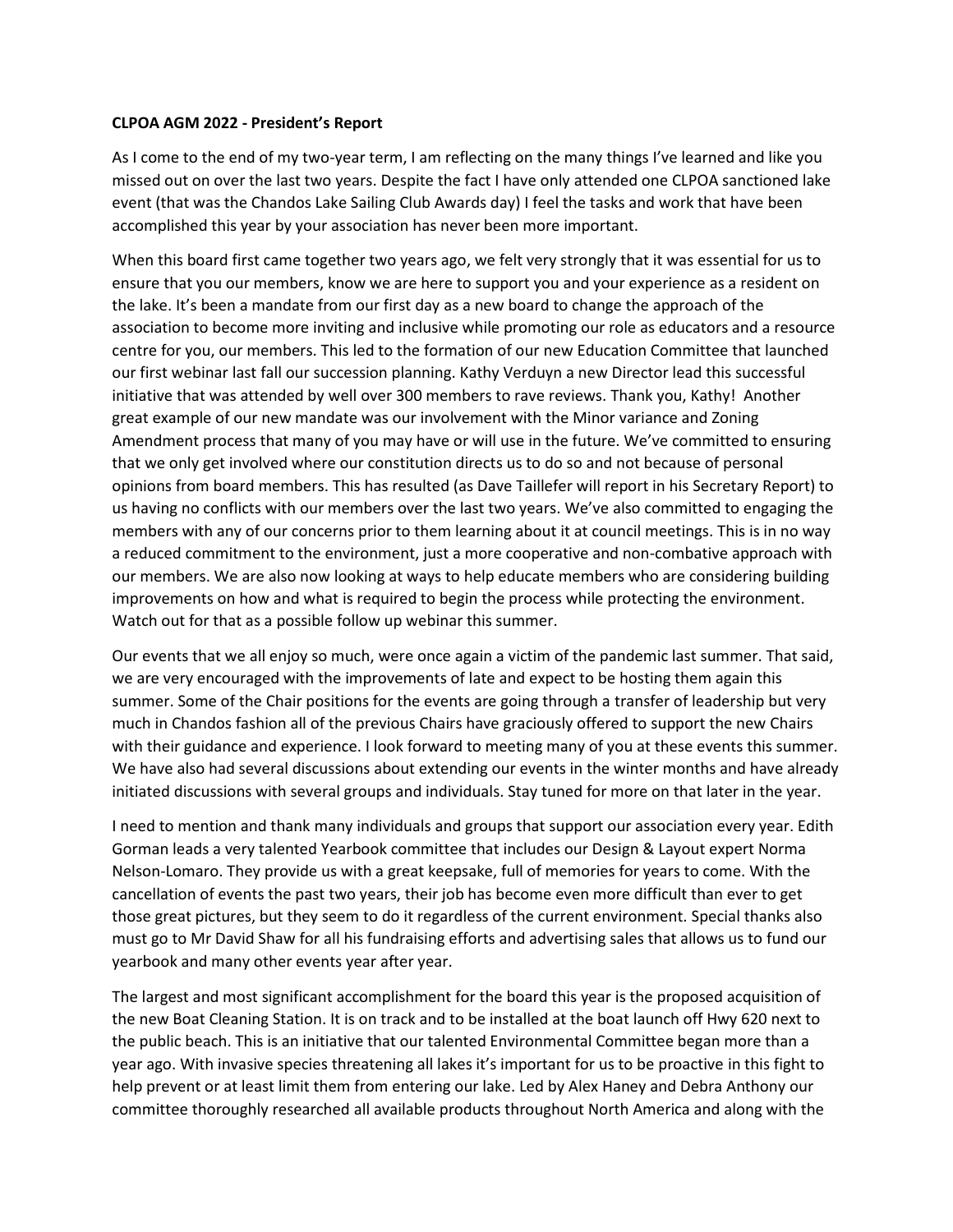other members of the committee recommended the proposed solution to the board last fall. We proactively engaged North Kawartha Council in our discussions which has resulted in a very collaborative outcome. I'm pleased to say are in the late stages of finalizing this acquisition. We look forward to reviewing the complete project with you at the upcoming AGM. A special thanks needs to go to Barry McMillan for all his effort meeting with township administrators to ensure we stay on track and work together on this very important project.

As you can see, we have a lot on the go, but none of these would be possible without our member's support. Our membership numbers are slightly ahead of last year's pace at this time with 587 memberships paid to date. Our 2021 enrolled membership was 678 or slightly over 56% of our residences. I feel we can do better, so here's my one "ask of you". Please go to your neighbors on each side of you and inform them of the work done every year and the work that still needs to be done to ensure we keep our lake safe, clean and the place we all want it to be. If they haven't joined, please direct them to our website [www.clpoa.ca](http://www.clpoa.ca/) and ask them to consider joining. The safety of having the markers installed every year alone is worth the cost. It quite possibly might be the best \$50 investment they make all year. I can't speak about memberships and not THANK our Membership Chair Duncan Turnbull and VP Membership & Board Member Lyn Turnbull for all their work managing and promoting the intake of new members every year.

There are many other roles that are critical to the success of our associations. Our outstanding Communication Committee is the most talented group of 1 I've had the chance to work with. Craig Morrison produces all our e-Newsletters, periodic surveys, manages of website and much, much more. Dave Taillefer, our Secretary and Chair of the Planning Committee also Leads a dedicated team that puts the lake markers in and out each year. The term MVP doesn't provide justice to the amount of work Dave commits to the association every year. Debbie Kirton with the support of Julie Smith continues to ensure our finances are well looked after year after year. Alex Haney along with Debra Anthony Co-Chaired the highly active Environmental Committee who are continuously looking after our most important asset. I want to thank all the Directors, Committee Chairs and hundreds of volunteers that work behind the scenes to make sure all our initiatives and events are successful. I also want to thank Iain Gorman for the Canoe/Kayak event to mark World Environment Day and to Nancy Cable for the Chandos Swim Challenge. You both are terrific at what you do. Finally, a special shout out to Paul Walkovich who Chairs the Chandos Lake Sailing Club. He has led and supported this enthusiastic group of 30+ sailors, who for 40 years have competed vigorously in over 5 races a year against good friends for the honour of winning the President's Trophy.

Finally, I want to offer a very special Thank You to the members stepping down this year. Board renewal is important with every successful association but what's even more important is to look back at the body of work these members leave behind. We are saying goodbye to three dedicated board members and respected Chairs this year.

Alex Haney, our Chair of the Environmental Committee, and board member for the past 5 years has been a constant voice in ensuring our lake remains the body of water it is today. He championed many research projects over his tenure as well as the recent Mat Program and Boat Cleaning Station. His efforts will have an impact for years to come and he deserves our utmost respect and appreciation.

True leaders don't just manage they create. Eugene Telka our Chair of the Fireworks Committee and board member for 5 years did just that with the brilliant fireworks display we have all enjoyed on the